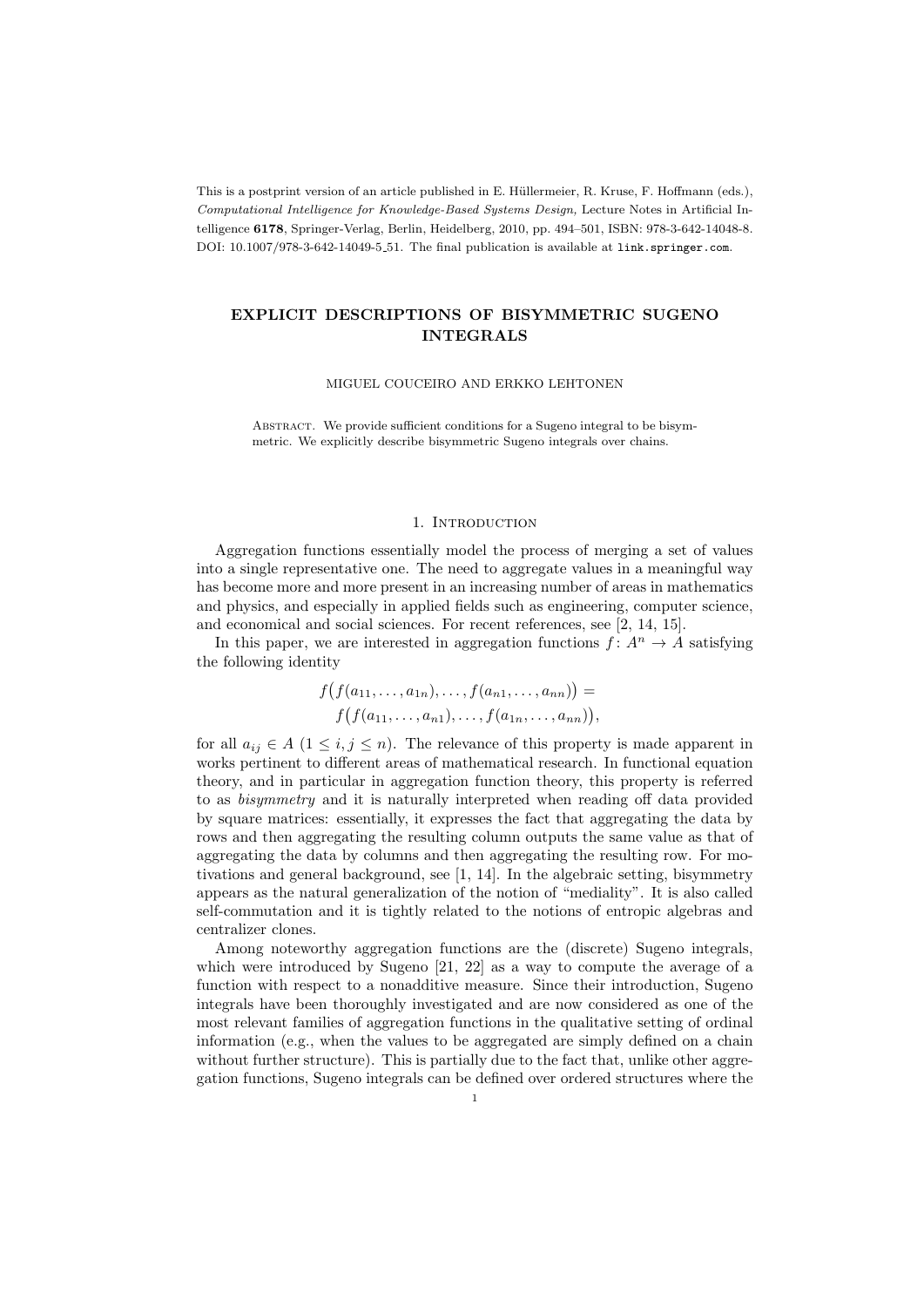usual arithmetic operations are not necessarily available. For general background, see [2, 14].

A convenient way to introduce the discrete Sugeno integral is via the concept of (lattice) polynomial functions, i.e., functions which can be expressed as combinations of variables and constants using the lattice operations ∧ and ∨. As it was observed in [17], Sugeno integrals can be regarded as polynomial functions  $f: X^n \to X$  which are idempotent, that is, satisfying  $f(x, \ldots, x) = x$ .

In this paper, we address the question of characterizing those Sugeno integrals fulfilling the bisymmetry property. This question is answered for discrete Sugeno integrals over bounded chains. In Sect. 2, we recall basic notions in the universalalgebraic setting and settle the terminology used throughout the paper. Moreover, by showing that bisymmetry is preserved under several operations (e.g., permutation of variables, identification of variables and addition of dummy variables), we develop general tools for tackling the question of describing bisymmetric functions.

In Sect. 3, we survey well-known results concerning normal form representations of lattice functions which we then use to specify those Sugeno integrals on bounded chains which are bisymmetric. This explicit description is obtained by providing sufficient conditions for a Sugeno integral to be bisymmetric, and by showing that these conditions are also necessary in the particular case of Sugeno integrals over bounded chains. In Sect. 4 we point out problems which are left unsettled, and motivate directions of future research.

#### 2. Preliminaries

In this section, we introduce some notions and terminology as well as establish some preliminary results that will be used in the sequel. For an integer  $n \geq 1$ , set  $[n] := \{1, 2, \ldots, n\}$ . With no danger of ambiguity, we denote the tuple  $(x_1, \ldots, x_n)$ of any length by x.

Let  $A$  be an arbitrary nonempty set. An *operation* on  $A$  (or function) is a map  $f: A^n \to A$  for some integer  $n \geq 1$ , called the *arity* of f. We denote by  $\mathcal{O}_A^{(n)}$  the set of all *n*-ary operations on A, and we denote by  $\mathcal{O}_A$  the set of all finitary operations on A, i.e.,  $\mathcal{O}_A := \bigcup_{n \geq 1} \mathcal{O}_A^{(n)}$ . We assume some familiarity with basic notions of universal algebra and lattice theory, and we refer the reader to [3, 4, 10, 11, 12, 16, 20] for general background.

2.1. **Simple Minors.** Let  $f \in \mathcal{O}_A^{(n)}$ ,  $g \in \mathcal{O}_A^{(m)}$ . We say that f is obtained from g by *simple variable substitution*, or  $f$  is a *simple minor* of  $g$ , if there is a mapping  $\sigma: [m] \to [n]$  such that

$$
f(x_1,\ldots,x_n)=g(x_{\sigma(1)},x_{\sigma(2)},\ldots,x_{\sigma(m)}).
$$

If  $\sigma$  is not injective, then we speak of *identification of variables*. If  $\sigma$  is not surjective, then we speak of *addition of inessential variables*. If  $\sigma$  is bijective, then we speak of permutation of variables. For distinct indices  $i, j \in [n]$ , the function  $f_{i \leftarrow j} : A^n \to A$ obtained from f by the simple variable substitution

$$
f_{i \leftarrow j}(x_1, \dots, x_n) := f(x_1, \dots, x_{i-1}, x_j, x_{i+1}, \dots, x_n)
$$

is called a variable identification minor of f, obtained by identifying  $x_i$  with  $x_j$ .

For studies of classes of operations that are closed under taking simple minors, see, e.g., [5, 19].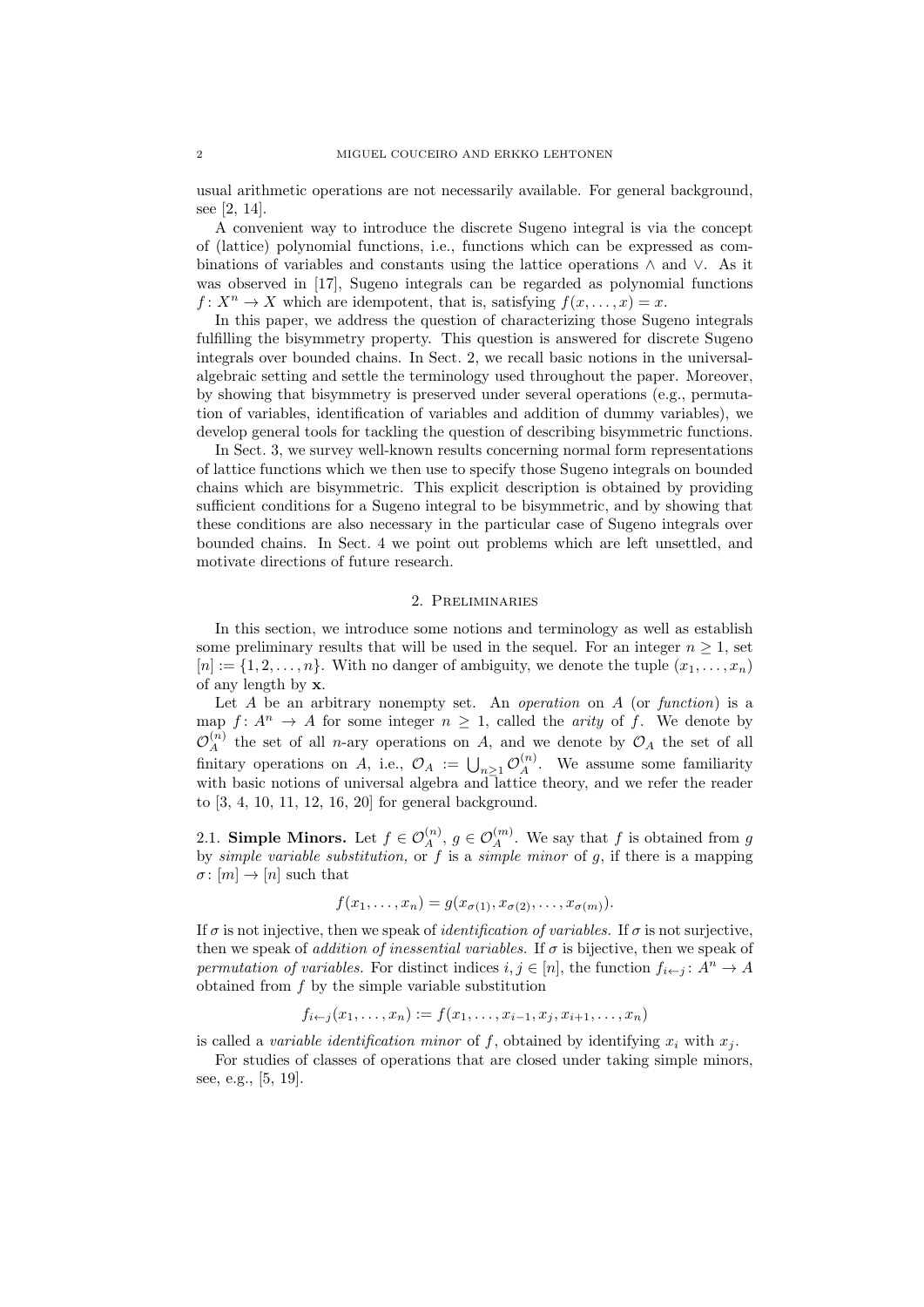2.2. Bisymmetry. Recall that  $f \in \mathcal{O}_A^{(n)}$  is bisymmetric if

$$
f(f(a_{11},...,a_{1n}),...,f(a_{n1},...,a_{nn})) =
$$
  

$$
f(f(a_{11},...,a_{n1}),...,f(a_{1n},...,a_{nn})),
$$

for all  $a_{ij} \in A$   $(1 \le i, j \le n)$ .

The following proposition asserts that the class of bisymmetric operations on A is minor closed.

**Proposition 2.1.** If  $f \in \mathcal{O}_A$  is bisymmetric, then every simple minor of f is bisymmetric.

In the particular case when  $A$  is finite, Corollary 2.1 translates into saying that the class of bisymmetric operations on  $A$  is definable by functional equations in the sense of [6].

The set of bisymmetric functions is also closed under special type of substitutions of constants for variables, as described by the following lemma. Let  $f: A^n \to A$ and  $c \in A$ . For  $i \in [n]$ , we define  $f_c^i: A^{n-1} \to A$  to be the function

 $f_c^i(a_1,\ldots,a_{n-1})=f(a_1,\ldots,a_{i-1},c,a_i,\ldots,a_{n-1}).$ 

**Lemma 2.2.** Assume that  $f: A^n \to A$  preserves  $c \in A$ , i.e.,  $f(c, \ldots, c) = c$ . If  $f$ is bisymmetric, then for every  $i \in [n]$ ,  $f_c^i$  is bisymmetric.

# 3. Bisymmetric Sugeno Integrals

Let  $(L; \wedge, \vee)$  be a lattice. With no danger of ambiguity, we denote lattices by their universes. In this section we study bisymmetry on Sugeno integrals. As mentioned, Sugeno integrals can be regarded as certain lattice polynomial functions, i.e., mappings  $f: L^n \to L$  which can be obtained as compositions of the lattice operations and applied to variables (projections) and constants. This view has several appealing aspects, in particular, concerning normal form representations of Sugeno integrals. Indeed, as shown by Goodstein [13], polynomial functions on bounded distributive lattices coincide exactly with those functions which are representable in disjunctive normal form (DNF). Thus, in what follows we assume that L is a bounded distributive lattice with least and greatest elements 0 and 1, respectively.

We recall the necessary results concerning the representation of lattice polynomials as well as introduce some related concepts and terminology in Subsect. 3.1. Then, we consider the property of bisymmetry on Sugeno integrals. In Subsect. 3.1, we present explicit descriptions of bisymmetric Sugeno integrals on chains as a corollary of Theorem 3.6 in [8].

3.1. Preliminary Results: Representations of Lattice Polynomials. An  $n$ ary (lattice) polynomial function from  $L^n$  to L is defined recursively as follows:

- (i) For each  $i \in [n]$  and each  $c \in L$ , the projection  $\mathbf{x} \mapsto x_i$  and the constant function  $\mathbf{x} \mapsto c$  are polynomial functions from  $L^n$  to L.
- (ii) If f and g are polynomial functions from  $L^n$  to L, then  $f \vee g$  and  $f \wedge g$  are polynomial functions from  $L^n$  to  $L$ .
- (iii) Any polynomial function from  $L^n$  to L is obtained by finitely many applications of the rules (i) and (ii).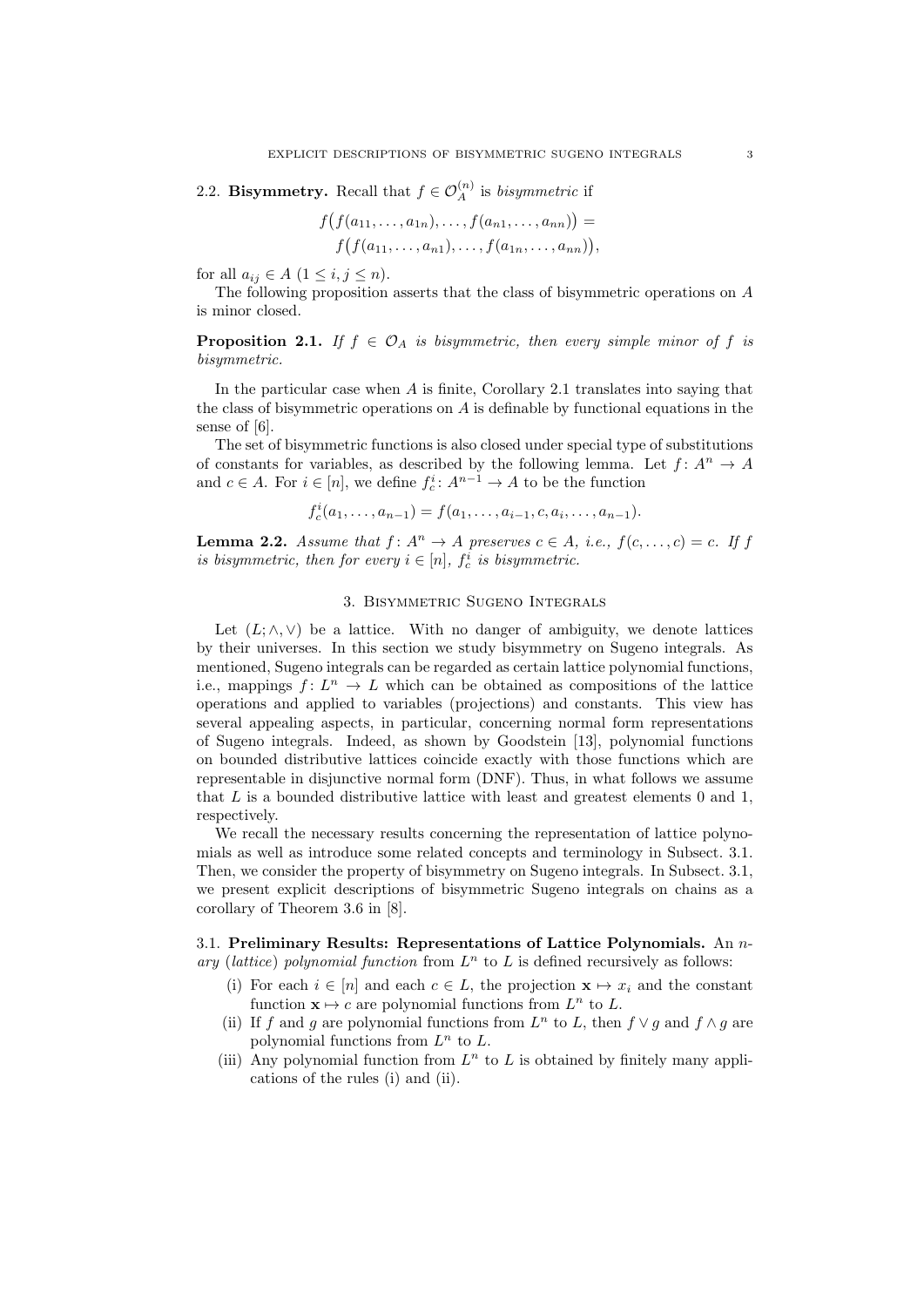If rule (i) is only applied for projections, then the resulting polynomial functions are called (lattice) term functions [4, 16, 11]. Idempotent polynomial functions are referred to as (discrete) Sugeno integrals [9, 14]. In the case of bounded distributive lattices, Goodstein [13] showed that polynomial functions are exactly those which allow representations in disjunctive normal form (see Proposition 3.1 below, first appearing in [13, Lemma 2.2]; see also Rudeanu [20, Chapter 3, §3] for a later reference).

**Proposition 3.1.** Let L be a bounded distributive lattice. A function  $f: L^n \to L$ is a polynomial function if and only if there exist  $a_I \in L$ ,  $I \subseteq [n]$ , such that, for every  $\mathbf{x} \in L^n$ ,

(1) 
$$
f(\mathbf{x}) = \bigvee_{I \subseteq [n]} (a_I \wedge \bigwedge_{i \in I} x_i).
$$

In particular, a function  $f: L^n \to L$  is a Sugeno integral if and only if it can be represented by a formula (1) where  $\bigwedge_{I \subseteq [n]} a_I = 0$  and  $\bigvee_{I \subseteq [n]} a_I = 1$ .

The expression given in (1) is usually referred to as the disjunctive normal form (DNF) representation of the polynomial function f.

The following corollaries belong to the folklore of lattice theory and are immediate consequences of Theorems D and E in [13].

Corollary 3.2. Every polynomial function is completely determined by its restriction to  $\{0,1\}^n$ .

**Corollary 3.3.** A function  $g: \{0,1\}^n \to L$  can be extended to a polynomial function  $f: L^n \to L$  if and only if it is nondecreasing. In this case, the extension is unique.

It is easy to see that the DNF representations of a polynomial function  $f: L^n \to$ L are not necessarily unique. For instance, in Proposition 3.1, if for some  $I \subseteq [n]$ we have  $a_I = \bigvee_{J \subset I} a_J$ , then for every  $\mathbf{x} \in L^n$ ,

$$
f(\mathbf{x}) = \bigvee_{I \neq J \subseteq [n]} (a_J \wedge \bigwedge_{i \in J} x_i).
$$

However, using Corollaries 3.2 and 3.3, one can easily set canonical ways of constructing these normal form representations of polynomial functions. (For a discussion on the uniqueness of DNF representations of lattice polynomial functions see [9].)

Let  $2^{[n]}$  denote the set of all subsets of [n]. For  $I \subseteq [n]$ , let  $e_I$  be the *characteristic* vector of I, i.e., the n-tuple in  $L^n$  whose i-th component is 1 if  $i \in I$ , and 0 otherwise. Note that the mapping  $\alpha: 2^{[n]} \to \{0,1\}^n$  given by  $\alpha(I) = e_I$ , for every  $I \in 2^{[n]}$ , is an order-isomorphism.

Proposition 3.4 (Goodstein [13]). Let L be a bounded distributive lattice. A function  $f: L^n \to L$  is a polynomial function if and only if for every  $\mathbf{x} \in L^n$ ,

$$
f(\mathbf{x}) = \bigvee_{I \subseteq [n]} (f(\mathbf{e}_I) \wedge \bigwedge_{i \in I} x_i).
$$

Moreover, if f is a Sugeno integral, then  $f(\mathbf{e}_{\emptyset}) = 0$  and  $f(\mathbf{e}_{[n]}) = 1$ .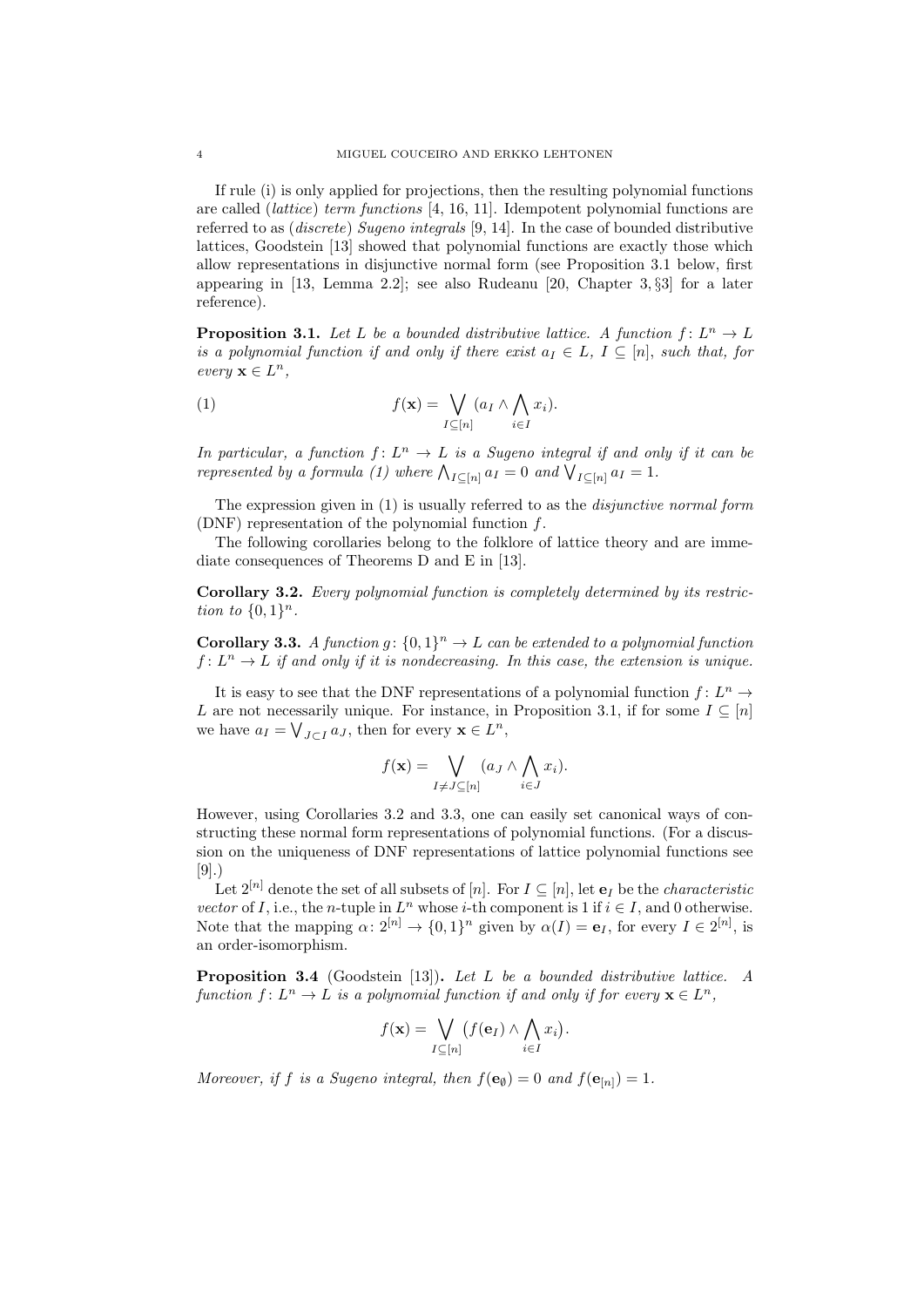It is noteworthy that Proposition 3.4 leads to the following characterization of the essential arguments of polynomial functions in terms of necessary and sufficient conditions [7]. Here,  $x_i$  is said to be *essential* in  $f: L^n \to L$  if there are  $a_1, \ldots, a_n, b_i \in L, a_i \neq b_i$ , such that

$$
f(a_1, \ldots, a_{i-1}, a_i, a_{i+1}, \ldots, a_n) \neq f(a_1, \ldots, a_{i-1}, b_i, a_{i+1}, \ldots, a_n).
$$

**Proposition 3.5.** Let L be a bounded distributive lattice and let  $f: L^n \to L$  be a polynomial function. Then for each  $j \in [n]$ ,  $x_j$  is essential in f if and only if there exists a set  $J \subseteq [n] \setminus \{j\}$  such that  $f(\mathbf{e}_J) < f(\mathbf{e}_{J \cup \{j\}})$ .

Remark 3.6. The assumption that the lattice  $L$  is bounded is not very crucial. Let  $L'$  be the lattice obtained from L by adjoining new top and bottom elements  $\top$  and  $\perp$ , if necessary. Then, if f is a polynomial function over L induced by a polynomial p, then p induces a polynomial function  $f'$  on  $L'$ , and it holds that the restriction of  $f'$  to L coincides with f. Similarly, if L' is a distributive lattice and  $f'$  is a polynomial function on  $L'$  represented by the DNF

$$
\bigvee_{I \subseteq [n]} (a_I \wedge \bigwedge_{i \in I} x_i),
$$

then by omitting each term  $a_I \wedge \bigwedge_{i \in I} x_i$  where  $a_I = \perp$  and replacing each term  $a_I \wedge \bigwedge_{i \in I} x_i$  where  $a_I = \top$  by  $\bigwedge_{i \in I} x_i$ , we obtain an equivalent polynomial representation for f'. Unless f' is a constant function that takes value  $\top$  or  $\bot$  and this element is not in  $L$ , the function  $f$  on  $L$  induced by this new polynomial coincides with the restriction of  $f'$  to  $L$ .

3.2. Bisymmetric Sugeno Integrals on Chains. A Sugeno integral  $f: L^n \to L$ is said to be a weighted disjunction if it is of the form

(2) 
$$
f(x_1, x_2, \dots, x_n) = \bigvee_{i \in [n]} (a_i \wedge x_i)
$$

for some elements  $a_i$   $(i \in [n])$  of L such that  $\bigvee_{i \in [n]} a_i = 1$ . Observe that every weighted disjunction (2) is idempotent since for every  $x \in L$ ,

$$
f(x,\ldots,x) = \bigvee_{i \in [n]} (a_i \wedge x) = (\bigvee_{i \in [n]} a_i) \wedge x = 1 \wedge x = x.
$$

Thus every weighted disjunction is a Sugeno integral.

We say that  $f$  has *chain form* if

(3) 
$$
f(x_1, x_2,..., x_n) = \bigvee_{i \in [n]} (a_i \wedge x_i) \vee \bigvee_{1 \leq \ell \leq r} (a_{S_{\ell}} \wedge \bigwedge_{i \in S_{\ell}} x_i),
$$

for a chain of subsets  $S_1 \subseteq S_2 \subseteq \cdots \subseteq S_r \subseteq [n], r \ge 1, |S_1| \ge 2$ , and some elements  $a_i$   $(i \in [n])$ ,  $a_{S_\ell}$   $(1 \leq \ell \leq r)$  of L such that  $a_{S_l} \leq a_{S_t}$  whenever  $l \leq t$ ,  $\bigvee_{i\in[n]}a_i\vee\bigvee_{\ell\in[r]}a_{S_{\ell}}=1$ , and for all  $i\notin S_1$ , there is a  $j\in S_1$  such that  $a_i\leq a_j$ . As in the case of weighted disjunctions, it is easy to verify that every function which has chain form is a Sugeno integral.

**Theorem 3.7.** Let L be a bounded chain. A Sugeno integral  $f: L^n \to L$  is bisymmetric if and only if it is a weighted disjunction or it has chain form.

Theorem 3.7 is a consequence of the following two results proved in [8]. The first provides sufficient conditions for a Sugeno integral to be bisymmetric in the general case of distributive lattices. Its proof was achieved by case analysis.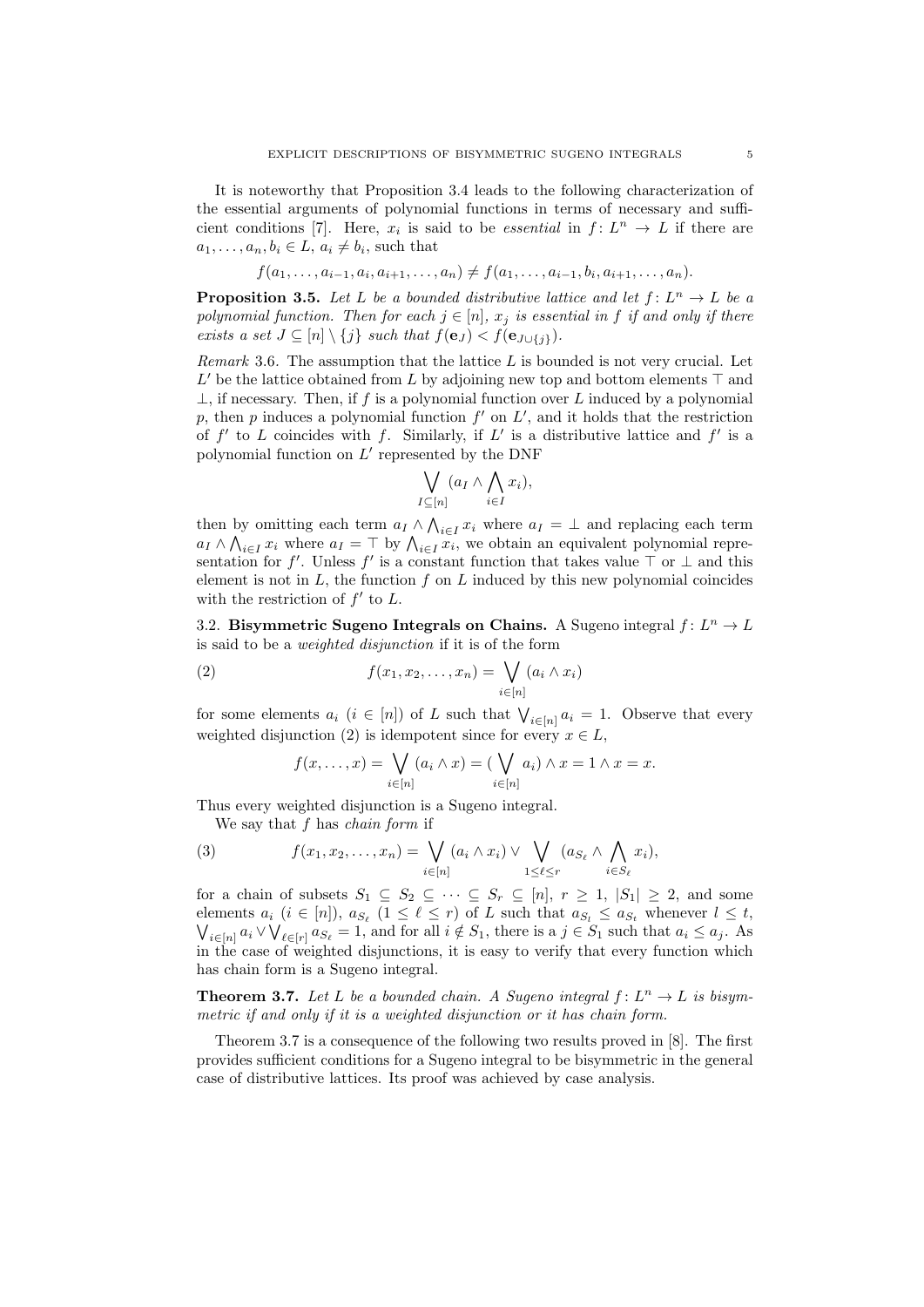**Lemma 3.8.** Let L be a distributive lattice. Assume that a function  $f: L^n \to L$  is a weighted disjunction or has chain form. Then f is bisymmetric.

The necessity of the conditions in Theorem 3.7 followed from the lemma below, which can be verified by induction on the arity of functions.

**Lemma 3.9.** Let L be a bounded chain. If a Sugeno integral  $f: L^n \to L$  is bisymmetric, then it is a weighted disjunction or it has chain form.

Observe that every binary Sugeno integral is bisymmetric. This is not the case for  $n \ge 3$ . For instance, let  $f : [0,1]^3 \to [0,1]$  be given by  $f(x_1, x_2, x_3) = (0.5 \land$  $(x_3) \vee (x_1 \wedge x_2)$ . Then

 $f(f(1,0,1), f(1,1,0), f(0,0,0)) = 0.5 \neq 0 = f(f(1,1,0), f(0,1,0), f(1,0,0)).$ 

Clearly, this function is not a weighted disjunction and it does not have chain form because the condition "for all  $i \notin S_1$ , there is a  $j \in S_1$  such that  $a_i \leq a_j$ " is not fulfilled. However, a minor modification of  $f$  yields a function that has chain form (and is hence bisymmetric):  $f'(x_1, x_2, x_3) = (0.5 \wedge x_1) \vee (0.5 \wedge x_3) \vee (x_1 \wedge x_2).$ 

## 4. Concluding Remarks and Future Work

We have obtained an explicit form of bisymmetric Sugeno integrals on chains. However, we do not know whether Theorem 3.7 still holds in the general case of Sugeno integrals over distributive lattices. This constitutes a topic of ongoing research.

Another problem which was not addressed concerns the following generalization of bisymmetry. Two operations  $f: A^n \to A$  and  $g: A^m \to A$  are said to commute, denoted f  $\perp$  g, if for all  $a_{ij} \in A$  ( $1 \le i \le n, 1 \le j \le m$ ), the following identity holds

$$
f(g(a_{11}, a_{12},..., a_{1m}), g(a_{21}, a_{22},..., a_{2m}),..., g(a_{n1}, a_{n2},..., a_{nm})) =
$$
  

$$
g(f(a_{11}, a_{21},..., a_{n1}), f(a_{12}, a_{22},..., a_{n2}),..., f(a_{1m}, a_{2m},..., a_{nm})).
$$

Commutation has been considered in the realm of aggregation function theory. In this context, functions are often regarded as mappings  $f: \bigcup_{n\geq 1} A^n \to A$ , and bisymmetry is naturally generalized to what is referred to as strong bisymmetry. Denoting by  $f_n$  the restriction of f to  $A^n$ , the map f is said to be *strongly bisym*metric if for any  $n, m \geq 1$ , we have  $f_n \perp f_m$ . This generalization is both natural and useful from the application point of view. To illustrate this, suppose one is given data in tabular form, say an  $n \times m$  matrix, to be meaningfully fused into a single representative value. One could first aggregate the data by rows and then aggregate the resulting column; or one could first aggregate the columns and then the resulting row. What is expressed by the property of strong bisymmetry is that the final outcome is the same under both procedures. Extending the notion of Sugeno integral (as a polynomial function) to such families, we are thus left with the problem of describing those families of Sugeno integrals which are strongly bisymmetric.

### **ACKNOWLEDGMENTS**

We would like to thank Jean-Luc Marichal for introducing us to the topic and for helpful discussions.